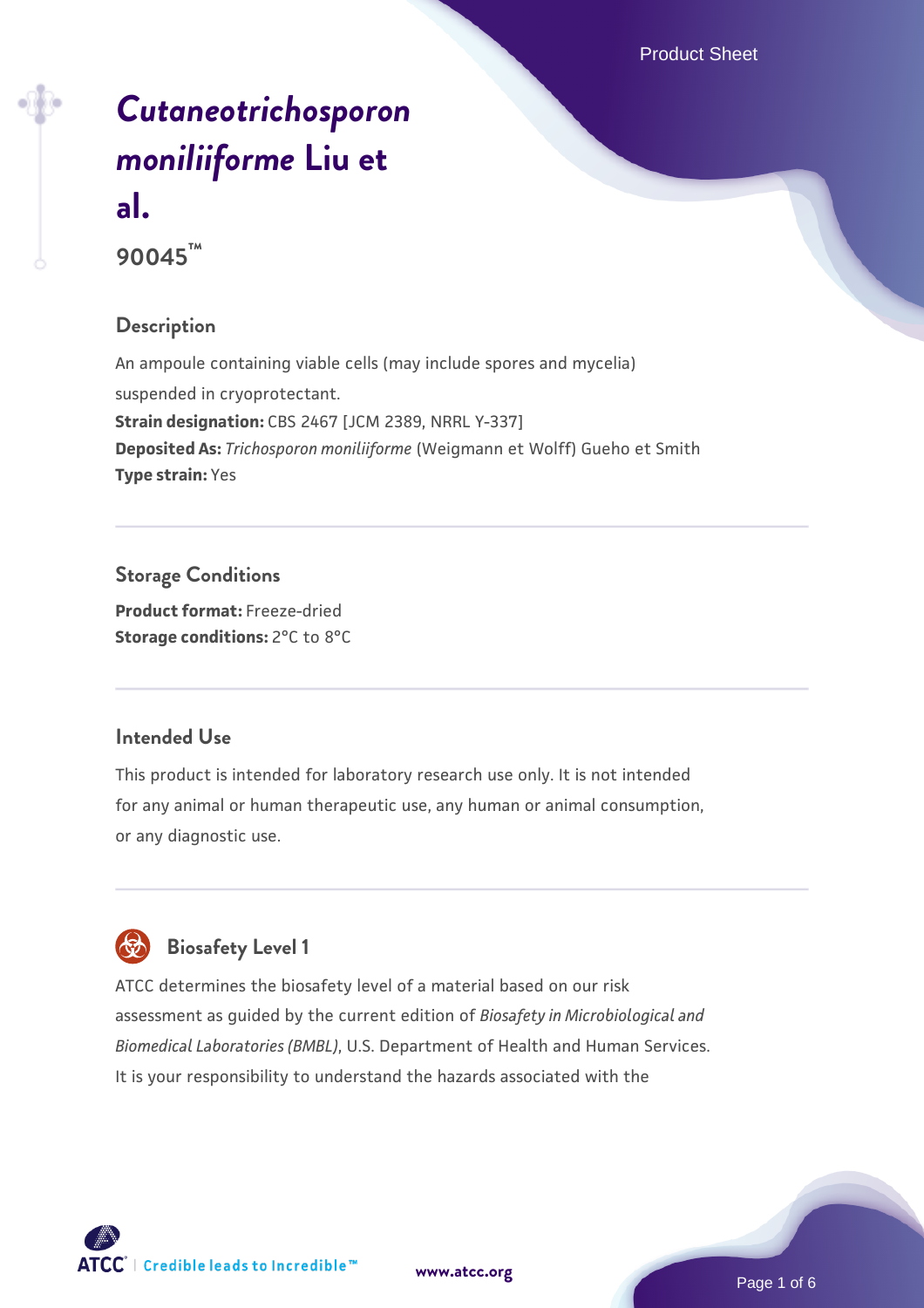## **[Cutaneotrichosporon moniliiforme](https://www.atcc.org/products/90045)** [Liu et al.](https://www.atcc.org/products/90045) Product Sheet **90045**

material per your organization's policies and procedures as well as any other applicable regulations as enforced by your local or national agencies.

ATCC highly recommends that appropriate personal protective equipment is always used when handling vials. For cultures that require storage in liquid nitrogen, it is important to note that some vials may leak when submersed in liquid nitrogen and will slowly fill with liquid nitrogen. Upon thawing, the conversion of the liquid nitrogen back to its gas phase may result in the vial exploding or blowing off its cap with dangerous force creating flying debris. Unless necessary, ATCC recommends that these cultures be stored in the vapor phase of liquid nitrogen rather than submersed in liquid nitrogen.

### **Certificate of Analysis**

For batch-specific test results, refer to the applicable certificate of analysis that can be found at www.atcc.org.

#### **Growth Conditions**

**Medium:**  [ATCC Medium 1245: YEPD](https://www.atcc.org/-/media/product-assets/documents/microbial-media-formulations/1/2/4/5/atcc-medium-1245.pdf?rev=705ca55d1b6f490a808a965d5c072196) [ATCC Medium 28: Emmons' modification of Sabouraud's agar/broth](https://www.atcc.org/-/media/product-assets/documents/microbial-media-formulations/2/8/atcc-medium-28.pdf?rev=0da0c58cc2a343eeae735016b70809bb) [ATCC Medium 200: YM agar or YM broth](https://www.atcc.org/-/media/product-assets/documents/microbial-media-formulations/2/0/0/atcc-medium-200.pdf?rev=ac40fd74dc13433a809367b0b9da30fc) **Temperature:** 24-26°C **Atmosphere:** Aerobic

**Handling Procedures**





Page 2 of 6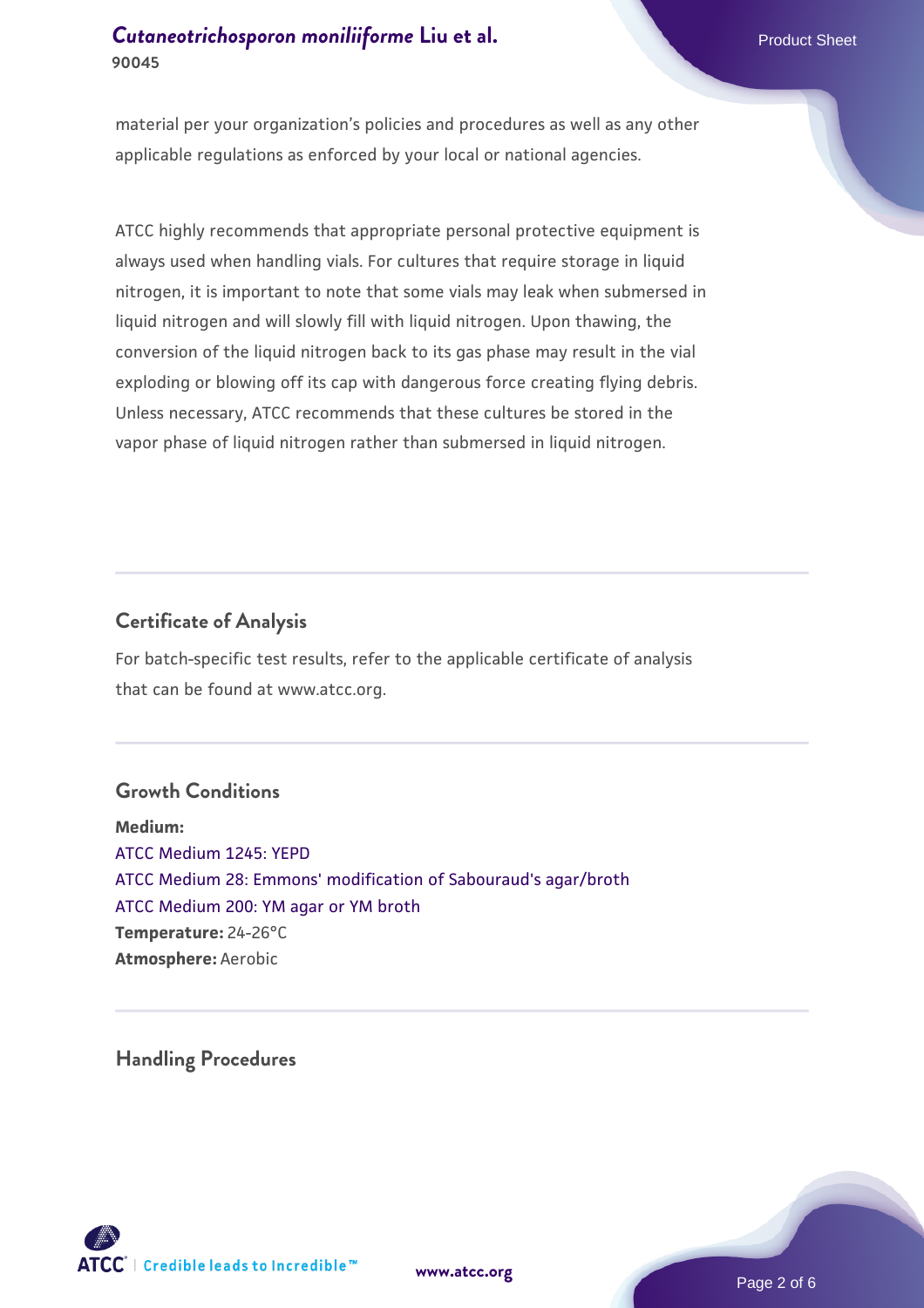## **[Cutaneotrichosporon moniliiforme](https://www.atcc.org/products/90045)** [Liu et al.](https://www.atcc.org/products/90045) Product Sheet **90045**

#### For **freeze-dry (lyophilized)** ampoules:

- 1. Open an ampoule according to enclosed instructions.
- 2. From a single test tube of **sterile distilled water** (5 to 6 mL), withdraw approximately 0.5 to 1.0 mL with a sterile pipette and apply directly to the pellet. Stir to form a suspension.
- 3. Aseptically transfer the suspension back into the test tube of sterile distilled water.
- Let the test tube sit at room temperature (25°C) undisturbed for **at** 4. **least 2 hours**; longer (e.g., overnight) rehydration might increase viability of some fungi.
- Mix the suspension well. Use several drops (or make dilutions if desired) 5. to inoculate recommended solid or liquid medium. Include a control that receives no inoculum.
- 6. Incubate the inoculum at the propagation conditions recommended.
- 7. Inspect for growth of the inoculum/strain regularly. The sign of viability is noticeable typically after 1-2 days of incubation. However, the time necessary for significant growth will vary from strain to strain.

#### **Notes**

Additional information on this culture is available on the ATCC® web site at www.atcc.org.

## **Material Citation**

If use of this material results in a scientific publication, please cite the material in the following manner: *Cutaneotrichosporon moniliiforme* Liu et al. (ATCC 90045)

## **References**

References and other information relating to this material are available at www.atcc.org.

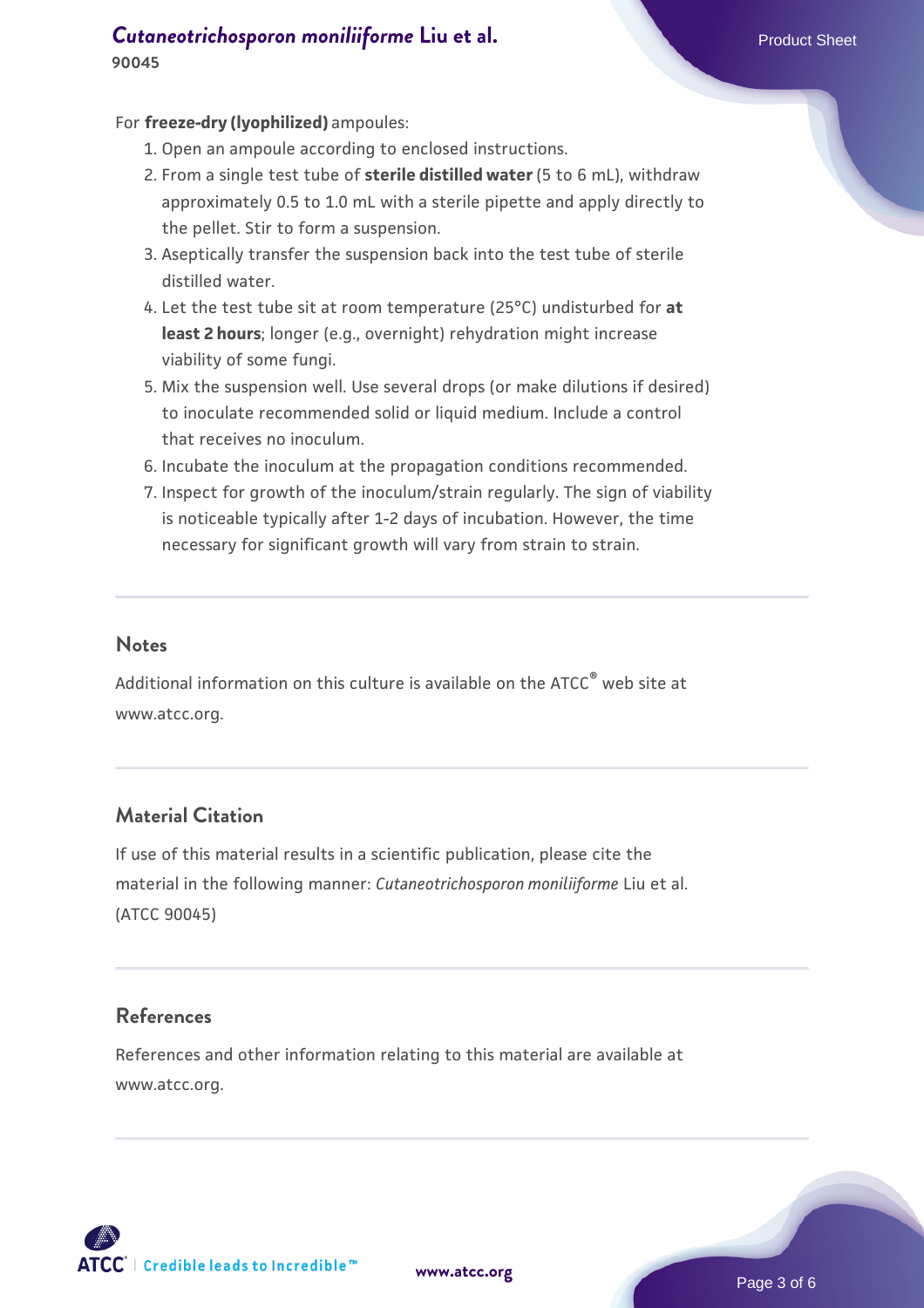**[Cutaneotrichosporon moniliiforme](https://www.atcc.org/products/90045)** [Liu et al.](https://www.atcc.org/products/90045) Product Sheet **90045**

#### **Warranty**

The product is provided 'AS IS' and the viability of ATCC® products is warranted for 30 days from the date of shipment, provided that the customer has stored and handled the product according to the information included on the product information sheet, website, and Certificate of Analysis. For living cultures, ATCC lists the media formulation and reagents that have been found to be effective for the product. While other unspecified media and reagents may also produce satisfactory results, a change in the ATCC and/or depositor-recommended protocols may affect the recovery, growth, and/or function of the product. If an alternative medium formulation or reagent is used, the ATCC warranty for viability is no longer valid. Except as expressly set forth herein, no other warranties of any kind are provided, express or implied, including, but not limited to, any implied warranties of merchantability, fitness for a particular purpose, manufacture according to cGMP standards, typicality, safety, accuracy, and/or noninfringement.

## **Disclaimers**

This product is intended for laboratory research use only. It is not intended for any animal or human therapeutic use, any human or animal consumption, or any diagnostic use. Any proposed commercial use is prohibited without a license from ATCC.

While ATCC uses reasonable efforts to include accurate and up-to-date information on this product sheet, ATCC makes no warranties or representations as to its accuracy. Citations from scientific literature and patents are provided for informational purposes only. ATCC does not warrant that such information has been confirmed to be accurate or complete and the customer bears the sole responsibility of confirming the accuracy and completeness of any such information.

This product is sent on the condition that the customer is responsible for and assumes all risk and responsibility in connection with the receipt, handling,



**[www.atcc.org](http://www.atcc.org)**

Page 4 of 6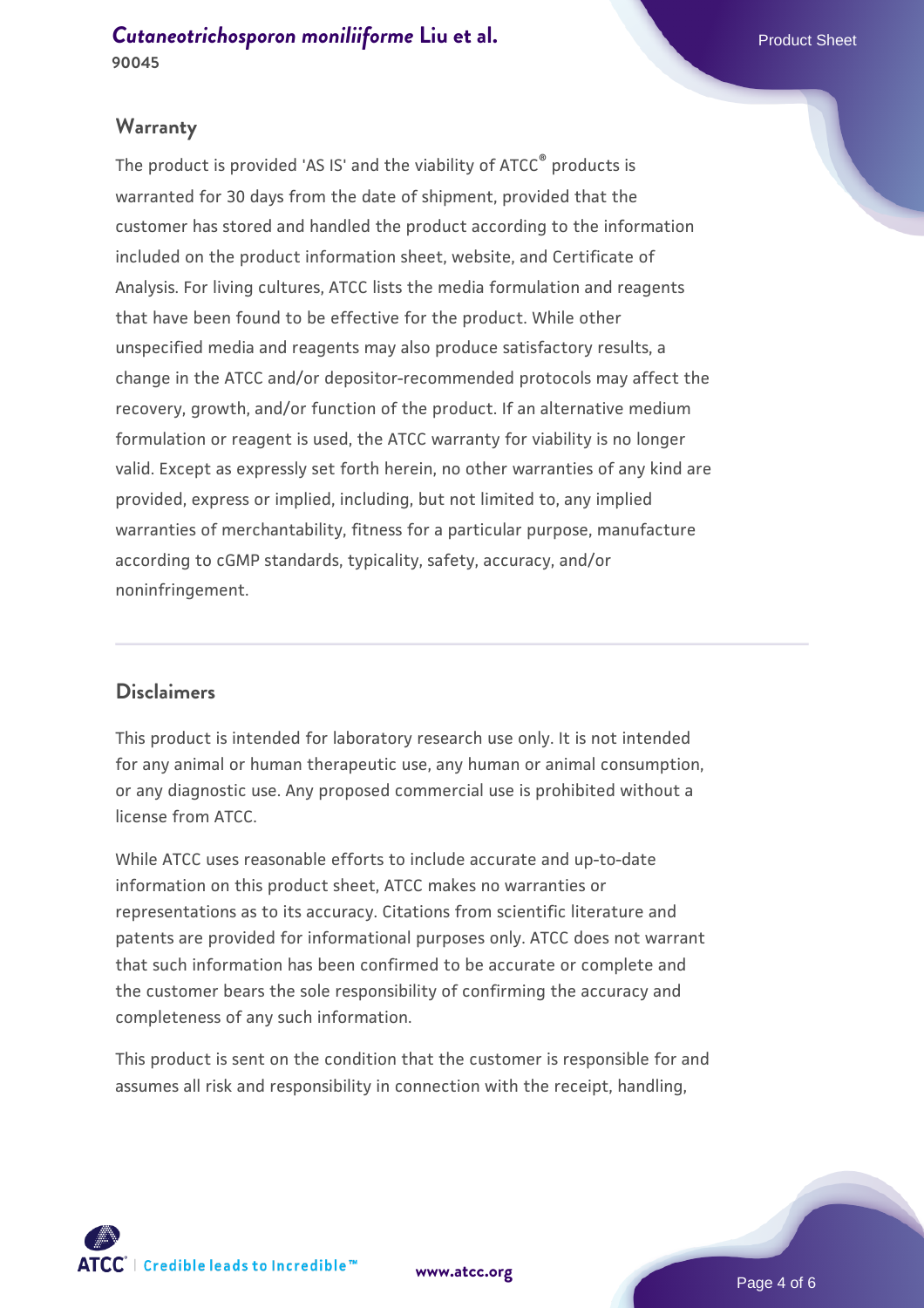storage, disposal, and use of the ATCC product including without limitation taking all appropriate safety and handling precautions to minimize health or environmental risk. As a condition of receiving the material, the customer agrees that any activity undertaken with the ATCC product and any progeny or modifications will be conducted in compliance with all applicable laws, regulations, and guidelines. This product is provided 'AS IS' with no representations or warranties whatsoever except as expressly set forth herein and in no event shall ATCC, its parents, subsidiaries, directors, officers, agents, employees, assigns, successors, and affiliates be liable for indirect, special, incidental, or consequential damages of any kind in connection with or arising out of the customer's use of the product. While reasonable effort is made to ensure authenticity and reliability of materials on deposit, ATCC is not liable for damages arising from the misidentification or misrepresentation of such materials.

Please see the material transfer agreement (MTA) for further details regarding the use of this product. The MTA is available at www.atcc.org.

## **Copyright and Trademark Information**

© ATCC 2021. All rights reserved.

ATCC is a registered trademark of the American Type Culture Collection.

## **Revision**

This information on this document was last updated on 2021-05-19

## **Contact Information**

ATCC 10801 University Boulevard Manassas, VA 20110-2209 USA